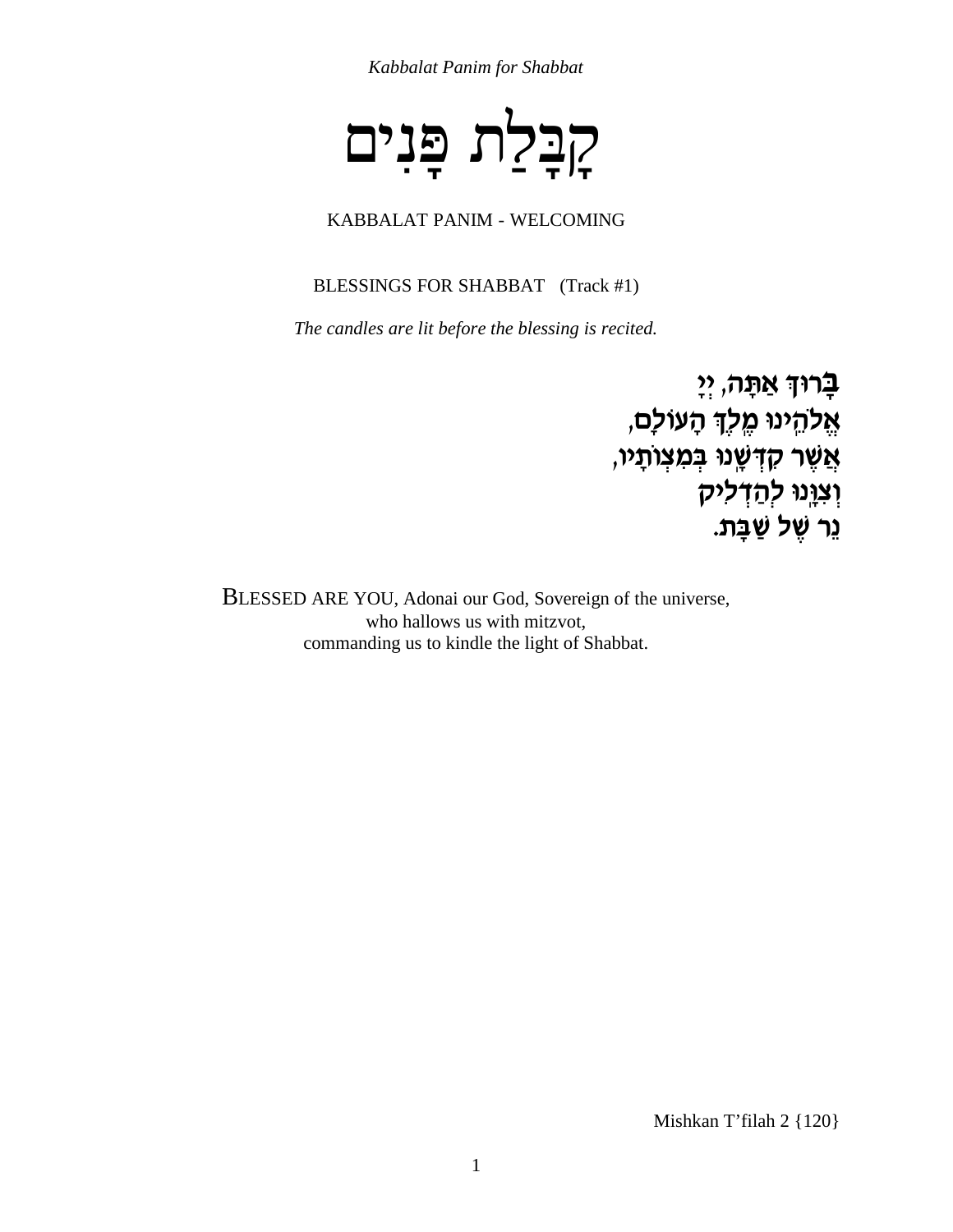# הַמוֹצִיא, בִּרְכַּת חַמְזוֹן

HAMOTZI AND BIRKAT HAMAZON FOR FOOD (Track #2)

#### בָרוּךְ אַתָּה, יְיָ אֱלהֵינוּ, מֶלֶךְ הָעוֹלָם, הַמוֹצָא לְחֶם מִן הָאָרֶץ.

BLESSED ARE YOU, Adonai our God, Sovereign of the universe, who brings forth bread from the earth.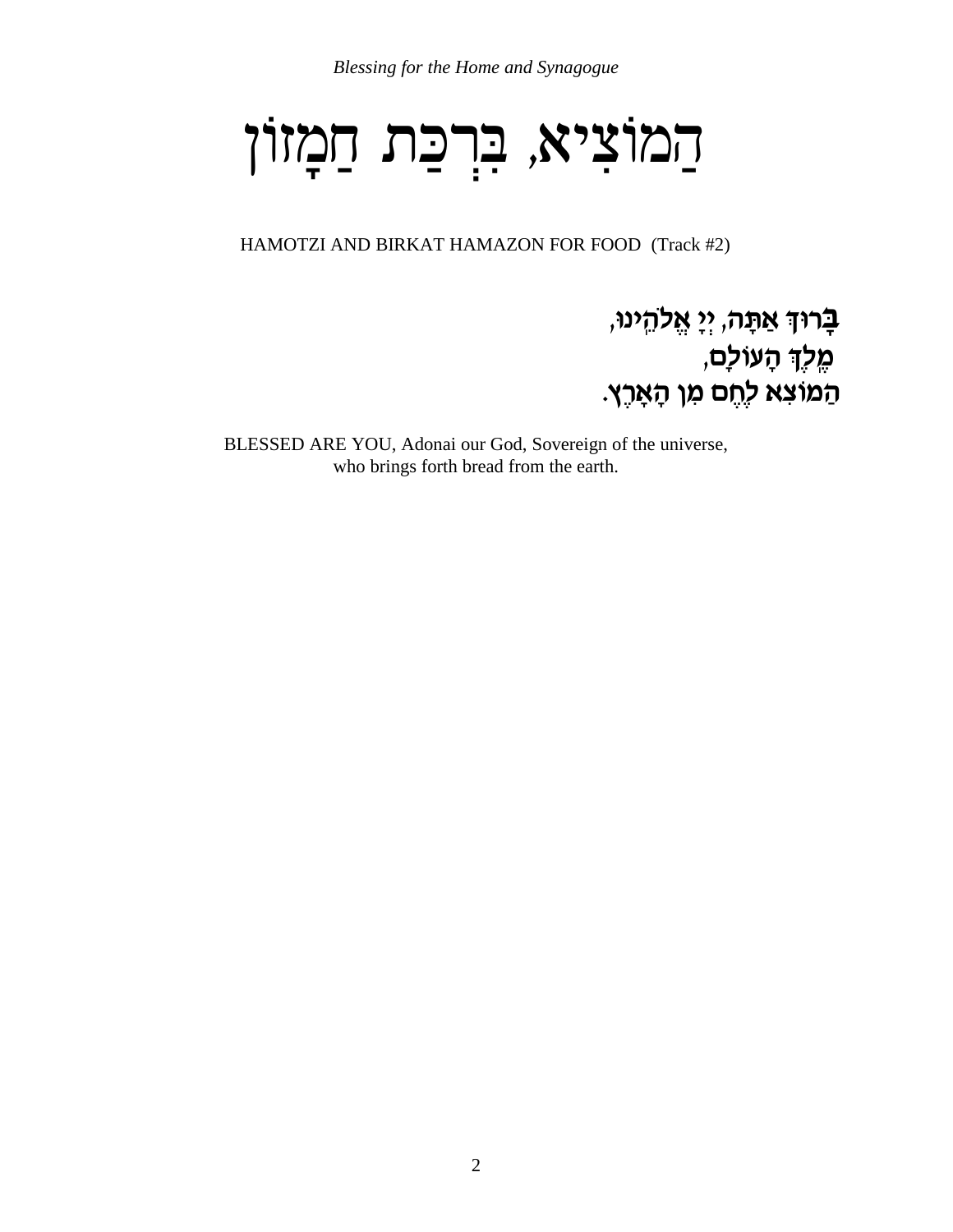Kabbalat Panim for Shabbat

קרוש

SHABBAT EVENING KIDDUSH (Track #3)

ברוד אתה, יי אֱלהֱינו, מֱלֶךְ הָעוֹלַם, בורָא פְּרִי הַגֲפֵן.

בָרוּךְ אַתָּה, יִיַ אֱלְהֵינוּ מֵלֶךְ הָעוֹלָם, אֲשֶׁר קָדְשָׁנוּ בִּמְצְוּתַיו וְרַצָּה בֵנוּ, ושבת קדשו בְּאַהָבָה וּבְרַצוֹן הִנְחִילְנוּ, ַזְכָּרוֹן לְמַעֲשֶׂה בְרֵאשִׁית. כי הוא יום תחלה למקראי קדש, ַזְכֵר ליציאַת מִצְרָים. כי בנו בחרת ואותנו קדשת מכַל הַעֲמִים. וְשַׁבַּת קָדָשָׁךָ בְּאַחֲבָה וּבְרָצוֹן הִנְחַלְתֵּנוּ. ּבָּרוּךְ אַתָּה יְיָ, מִקַדָּשׁ הַשַּׁבָּת.

PRAISE TO YOU, Adonai our God, Sovereign of the universe, Creator of the fruit of the vine.

**PRAISE TO YOU, Adonai our God, Sovereign of the universe,** who finding favor with us, sanctified us with mitzvot, In love and favor, You made the holy Shabbat our heritage as a reminder of the work of Creation. As first among our sacred days, it recalls the Exodus from Egypt. You chose us and set us apart from the peoples. In love and favor You have given us Your holy Shabbat as an inheritance.

Praise to You, Adonai, who sanctifies Shabbat.

ַבְּרוּךְ אַתָּה יְיָ, מִקַדֵּשׁ הַשַּׁבָּת.

Mishkan T'filah  $5 \{123\}$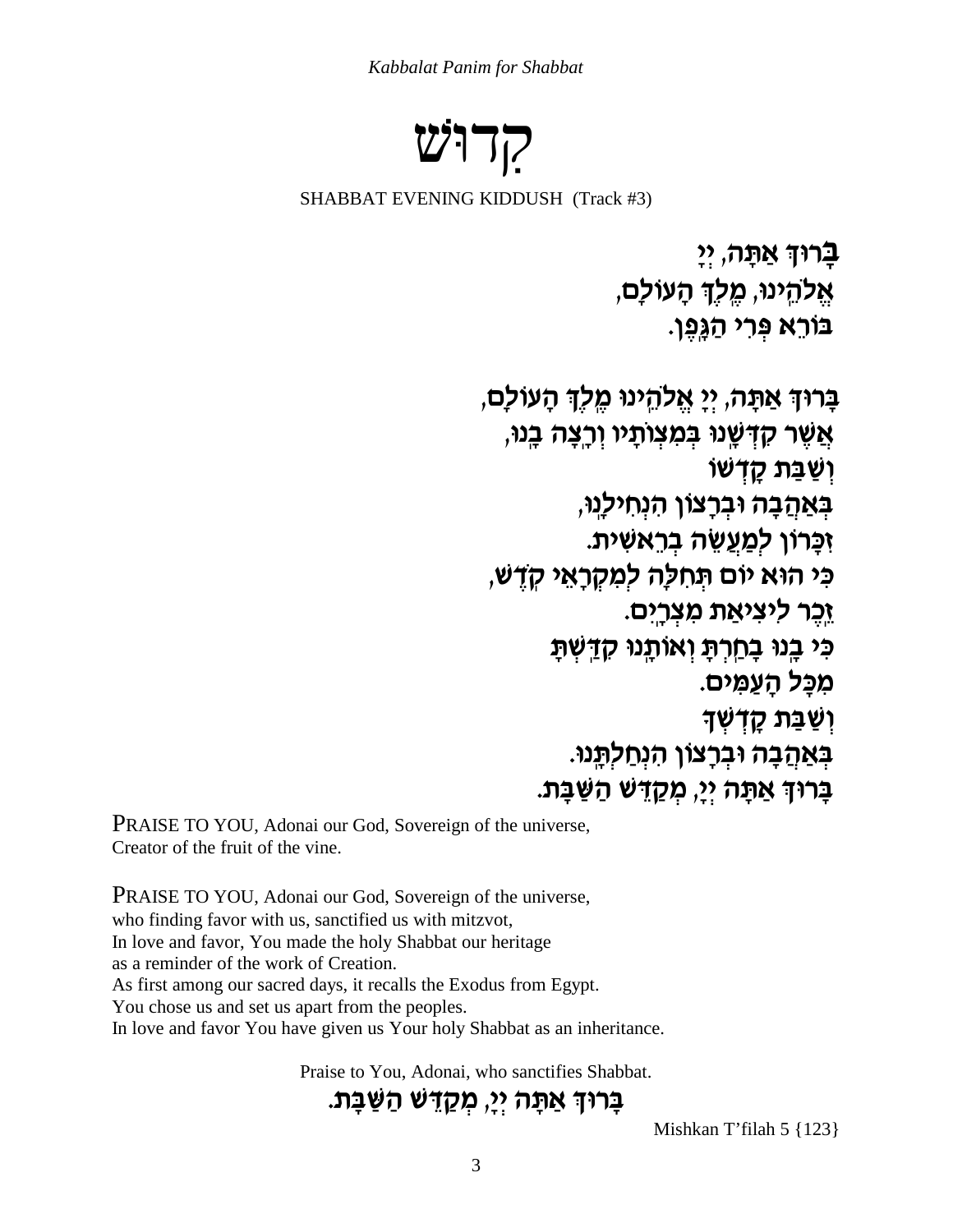Shabbat Morning I

# שֲמַע וּברכוֹתֵיהָ

SH'MA U'VIRCHOTECHA - SH'MA AND ITS BLESSINGS (Track #4)

ַבְּרְכוּ אֶת יְיָ הַמְּבֹרָךָיִ ּבָרוּךְ יְיָ הַמְּבֹרָךָ ּלְעוֹלָם וָעֶד׃

PRAISE ADONAI to whom praise is due forever! Praised be Adonai to whom praise is due, now and forever!

Mishkan T'filah 108 {226}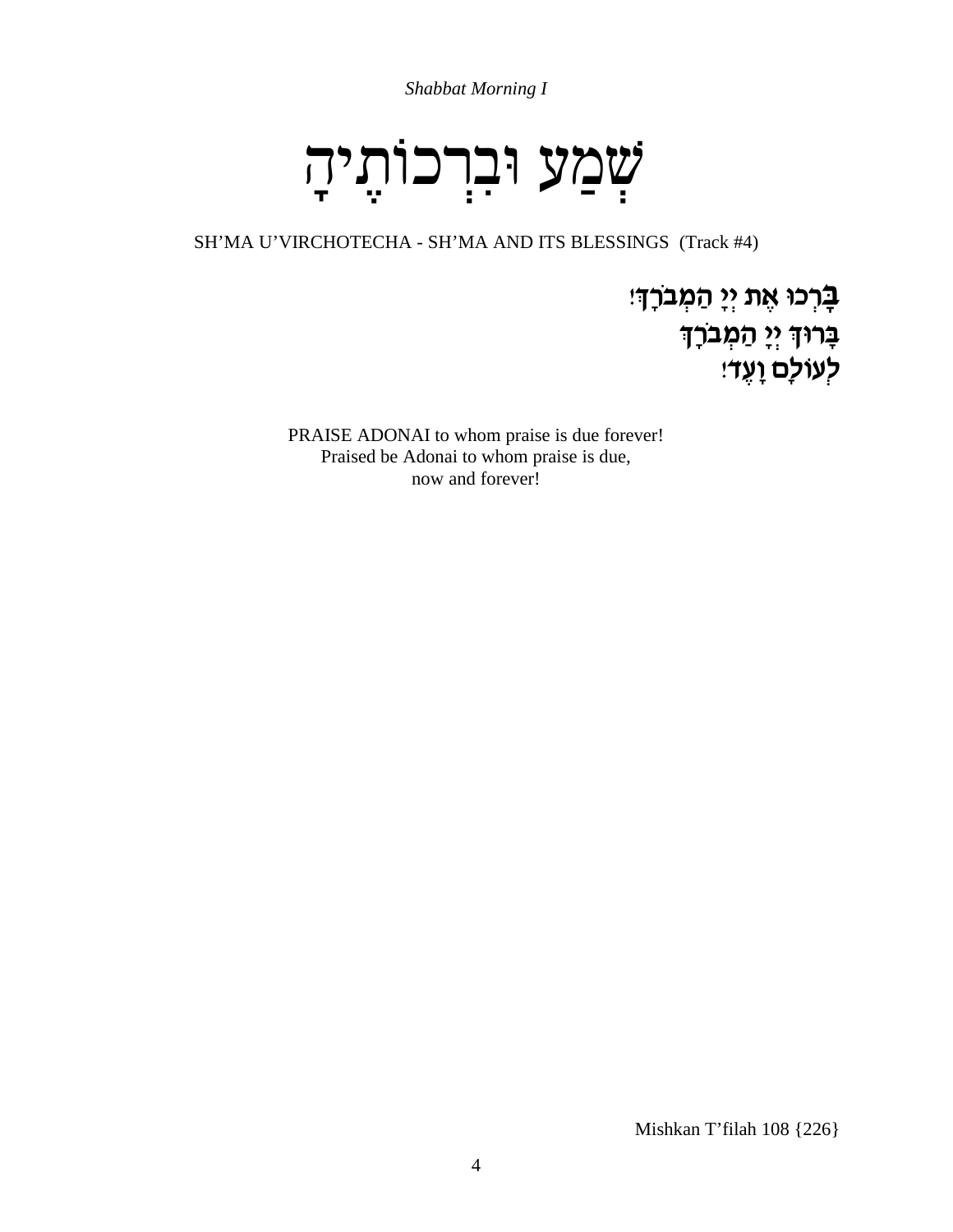Shabbat Morning I



YOTZEIR (Track #5)

ַבְרוּדְ אַתֲה, יִי אֵלהֵינוּ מֵלִךְ הָעוֹלָם, יוצר אור ובורא חשד. עשה שַלוֹם וּבוֹרֵא אֶת הַכּל. ַהַמֵּאיר לְאֲרֵץ וְלַדְרִים עֲלֵיהָ בְּרָחֲמִים, ובטובו מְחַדָּשׁ בִּכַל יוֹם תַּמְיד מעשה בראשית. מה רבו מַעֲשִׂיד, יי, ְכִלַּם בְּחָכְמָה עָשִׂיתָ, ַמַלְאָה הָאֲרֶץ קִנְיַנֵךָ. תּתִבָּרַךְ יִיַ אֱלהֵינוּ, עַל שֵׁבַח מַעֲשֶׂה יַדָּיד וְעַל מְאוֹרֵי אוֹר שֵׁעֲשִׂיתַ, <u>יפָאֲ</u>רוּךָ סֵלַה. אור חַדַשׁ עַל צִיּוֹן תַּאִיר, וְנִזְכֵּה כְלַנֵוּ מְהֶרָה לְאוֹרוֹ. בָרוּךְ אַתָּה יִיָ, יוֹצֵר הַמְּאוֹרוֹת.

**PRAISED ARE YOU, Adonai our God, Sovereign of the universe,** Creator of light and darkness, who makes peace and fashions all things. In mercy, You illumine the world and those who live upon it. In Your goodness You daily renew creation. How numerous are Your works, Adonai! In wisdom, You formed them all, filling the earth with Your creatures. Be praised, Adonai our God, for the excellent work of Your hands, and for the lights You created, may they glorify You. Shine a new light upon Zion, that we all may swiftly merit its radiance. Praised are You, Adonai, Creator of heavenly lights.

#### ָבָרוּךְ אַתָּה יְיָ, יוֹצֵר הַמְּאוֹרוֹת.

Mishkan T'filah 110 {228}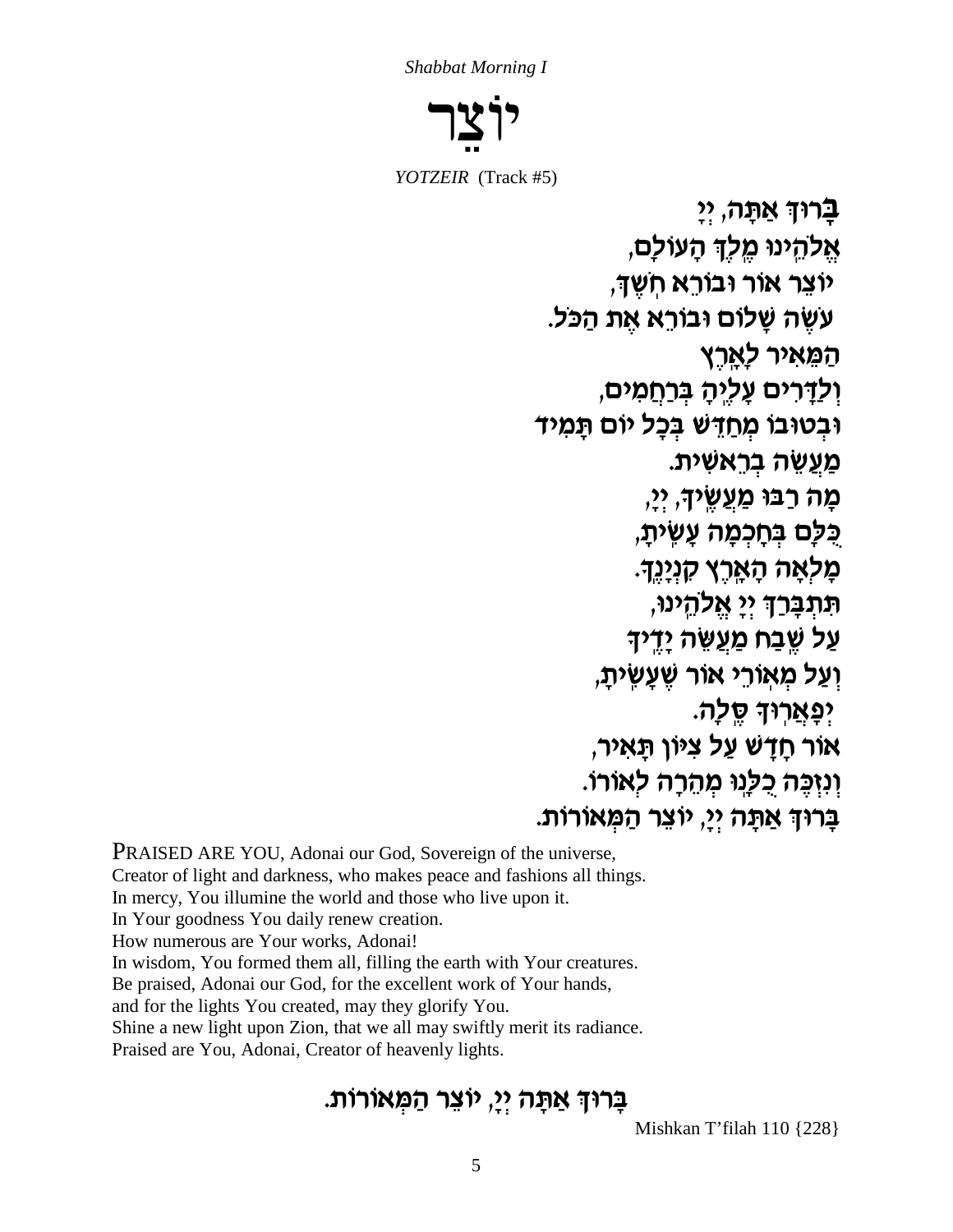**Shabbat Morning I** 

SH'MA / BARUCH SHEM (Track #6)

### ּשְׁמַע יִשְׂרָאֵל, יְיָ אֱלֹהֵינוּ, יְיָ אֶחֲדֹוּ

#### Hear, O Israel, Adonai is our God, Adonai is One!

#### בָרוּךְ שֵׁם כְּבוֹד מַלְכוּתוֹ לְעוֹלַם וַעֵּד. Blessed is God's glorious majesty forever and ever.

Mishkan T'filah 114 {232} & 115 {233}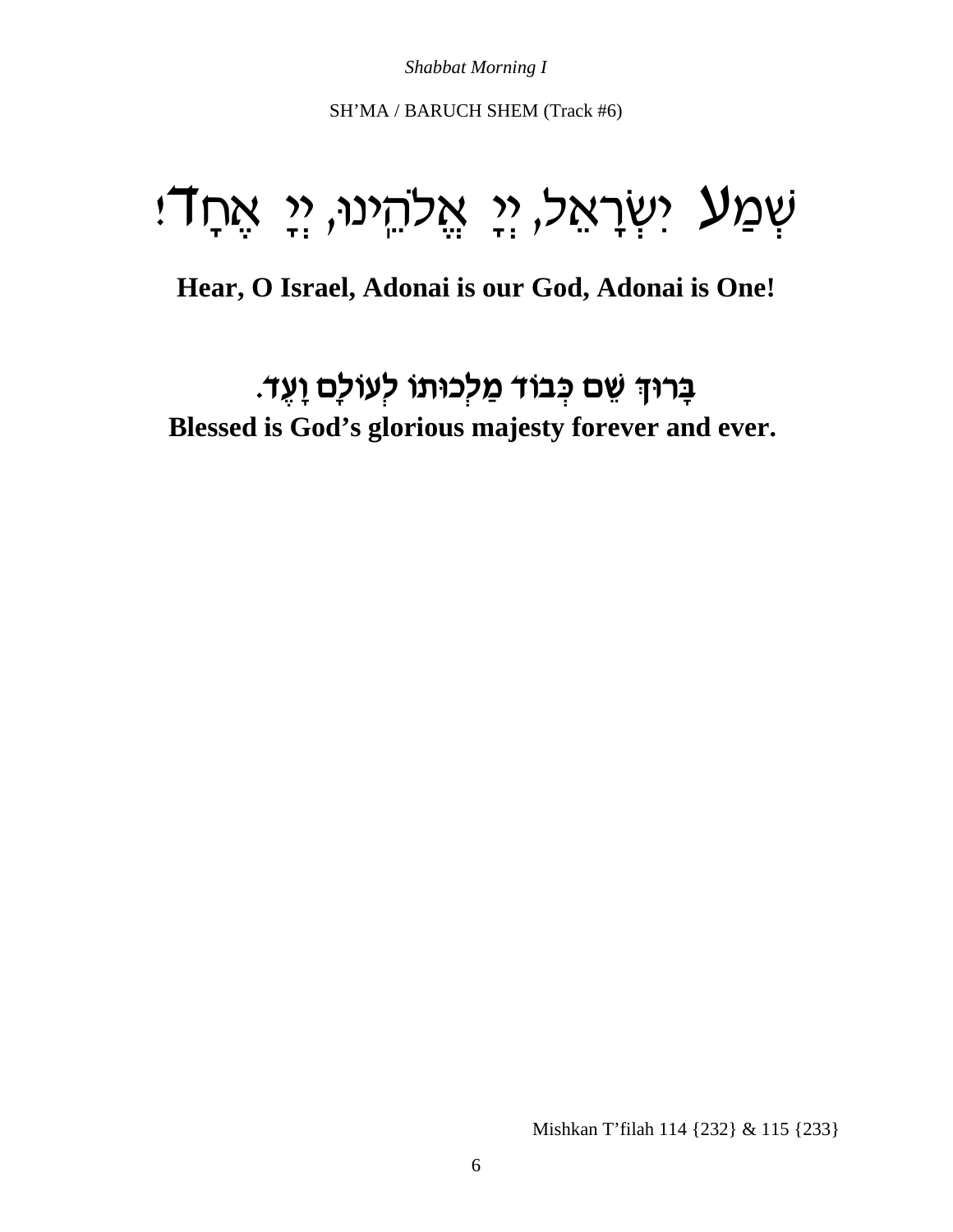

וְאַהַבְּתָּׁ אֶת יְיַ אֱלֹהֶיךָ בִּכָל-לִבָבְךָ וּבִכָל נַפְשְׁךָ וּבִכָל־ מְאַדֵּהּ וְהָיוּ הַדְּבָרִים הָאֵלָה, אֲשֶׂר אָנכֶי מִצַּוְדָּ הַיּוֹם, עַל־ לִבָּבֵדִּ: וְשְׁנַּנְתֵּם לִבָּנֵידָ, וְדִבְּרִתָּ, בָם בִּשְׁבְתָּךָ בְּבֵיתֵךָ וּבִלְכִתְּךָ ּבְדָרֵךָ וּבִשָּׁכִבְּךָ, וּבְקוּמֵךָ: ּוּקְשַׁרְתָּם לְאָוֹת עַל יָדֶךָ, וְהָיִוּ לְטטְפֻת בֵּין עֵינֶיךָ: וּכְתַבְתֵּם עַל מְזֶזֹוֹת בֵּיתֵךְ וּבְשְׁעֲרֵיךָ:

ַלְמֵעֲן תִּזְכְּרוּ וַעֲשִׂיתֶם אֱת־ כָּל מִצְוּתָי, וְהִייְתֵם קָדּשִׁים לָאלהֵיכֵם אֲנְי יִיֵ אֱלהֵיכֵם, אֲשֶׁר ּהוֹצֵאתִי אֵתְּכֵם מֵאֵרֵץ מִצְרַ֫יִם להִיוֹת לְכֵם לְאלהִים אֲנִי יִיַ אֱלְהֵיכֵם.

YOU SHALL LOVE Adonai your God with all with all your heart,

with all your soul, and with all your might.

Take to heart these instructions with which I charge you this day.

Impress them upon your children.

Recite them when you stay at home, and when you are away,

when you lie down and when you get up.

Bind them as a sign on your hand and let them serve as a symbol on your forehead; inscribe them on the doorposts of your house and on your gates.

Thus you shall remember to observe all My commandments

and to be holy to your God.

I am Adonai, your God, who brought you out of the land of Egypt to be your God: I am Adonai your God.

Mishkan T'filah 116 {234}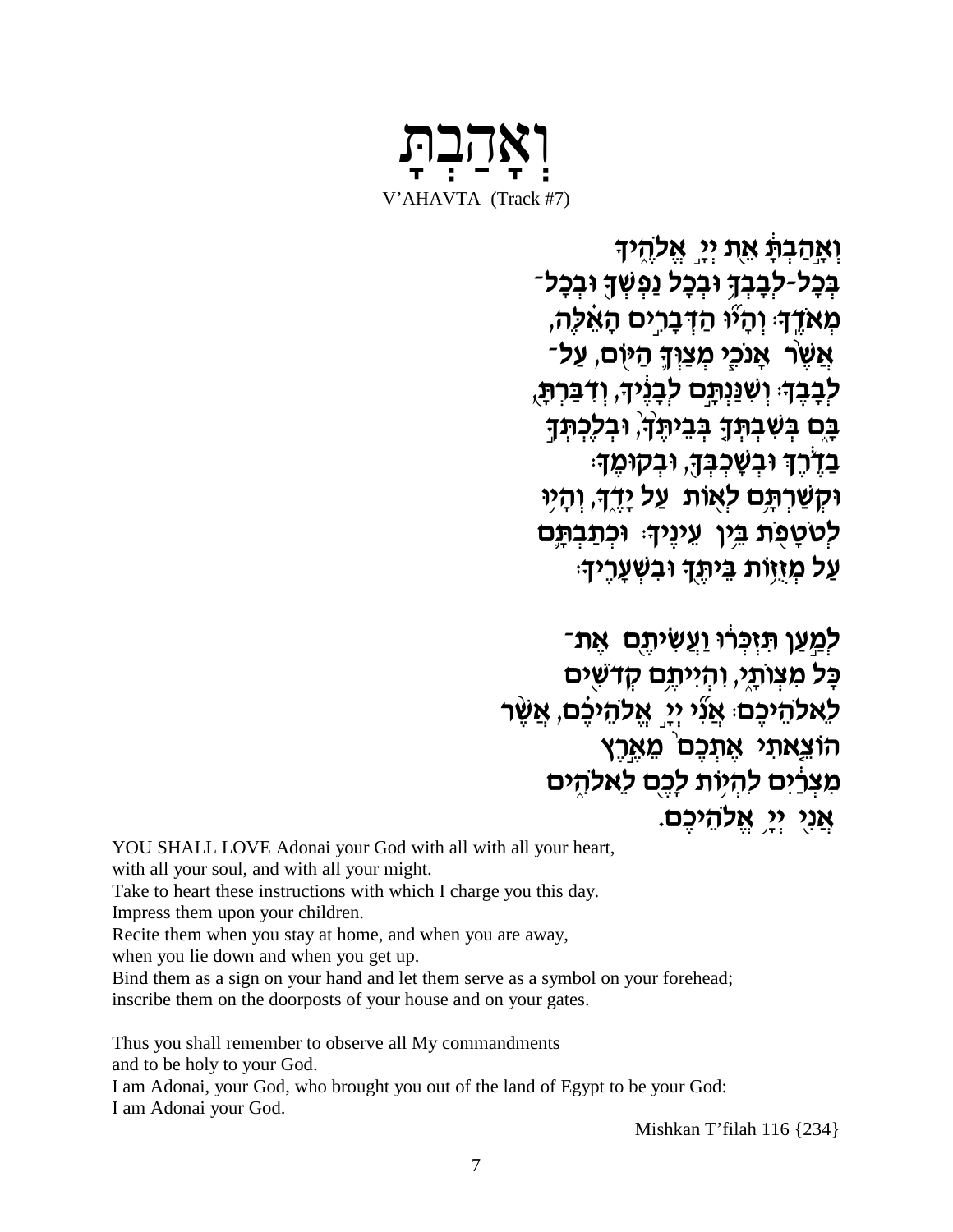

# **אֲד**ֹנָי, שְׂפָתַי תִּפְתָּח,<br>וּפִי יַגִּיד תְּהלְתֶךָ.

ADONAI, open up my lips, that my mouth may declare Your praise.

Mishkan T'filah 124 {242}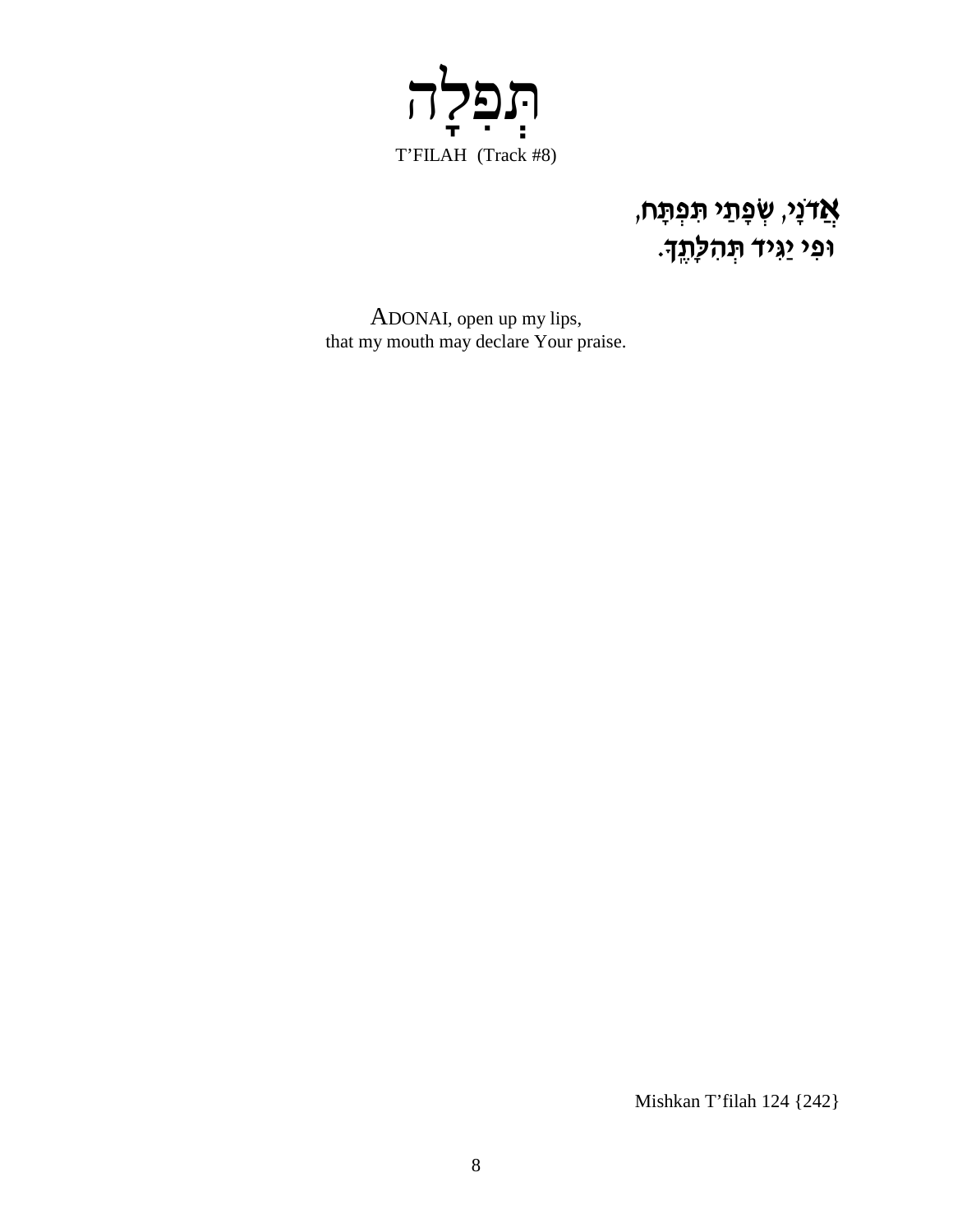### אבות ואמהות

AVOT V'IMAHOT (Track #8 - continued)

ַבָרוּךְ אַתָּה, יִי אֱלהֵינוּ וֵאלהֵי אֲבוֹתֵינו וְאמוֹתֵינוּ, אֱלהֵי אַבְרַהָם, אֱלֹהֵי יִצְחַק, וֵאלֹהֵי יַעֲקִב, אֵלהֵי שַׂרַה, אֱלהֵי רִבְקָה, אֱלהֵי רחל ואלהי לאה. האל הגדול הַגְּבּוֹר וְהַנוֹרַא, אֵל עֵלְיוֹן, גּוֹמֵל חֵסָדים טובים, וִקְנֵה הִכּל, וְזוֹכֵר חַסְדֵי אֲבוֹת וְאִמָּהוֹת, וּמֵבִיא גְאָלָה ַלְבְנֵי בְנֵיהֶם, לְמֵעֲן שְׁמֹו בְּאֲהָבָה. מֵלֶךְ עוֹזֵר וּמוֹשֵׁיעַ וּמַגֵן. ַבְּרוּדְ אַתַּה, יִיַ, מַגֶן אַבְרַהָם וְעֵזְרַת שַׂרַה.

BLESSED ARE YOU; Adonai our God, God of our Fathers and mothers. God of Abraham, God of Isaac, and God of Jacob, God of Sarah, God of Rebecca, God of Rachel, and God of Leah, the great, mighty and awesome God, transcendent God who bestows loving kindness, creates everything out of love, remembers the love of our fathers and mothers. and brings redemption to their children's children for the sake of the Divine Name.

Sovereign Deliverer Helper and Shield; Blessed are You, Adonai, Sarah's Helper, Abraham's Shield.

Mishkan T'filah 126  $\{244\}$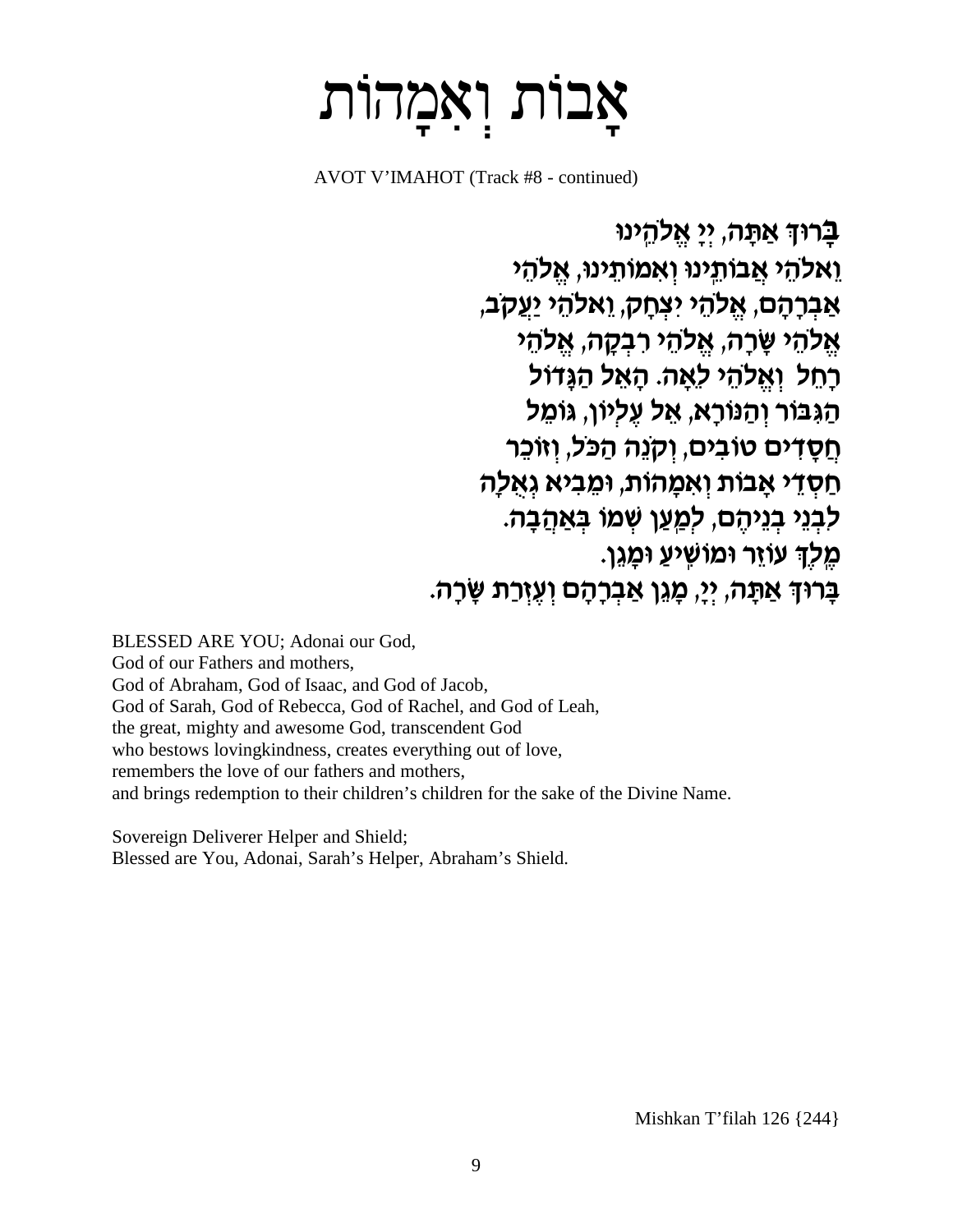גבוּרוֹת G'VUROT (Track #9)

אַתָּה גִּבּוֹר לְעוֹלָם, אֲדֹנַי, מִחַיֵּה הַכֹּל אַתָּה, רַב לְהוֹשֵׁיעַ.

(Winter) מַשִּׁיב הָרוּחַ וּמוֹרִיד הַגְּשֶׁם. (Summer) מוריד הטל.

> מְכַלְכֵל חַיּים בְחֵסֵד, מְחַיֵּה הַכּל בְרַחֲמִים רַבִּים, סוֹמֵךְ נוֹפְלִים, וְרוֹפֵא חוֹלִים, וּמַתִּיר אֲסוּרִים, וּמְקַיֵּם אֱמוּנַתוֹ לִישֶׁנֵי עֲפַר. מי כמוד בעל גבורות ומי דומה לך, מלך ממית ומחיה ומצמיח ישועה. וְנֵאֵמַן אַתַּה לְהַחֲיוֹת הִכּל. ברוד אתה יי, מחיה הכל.

YOU ARE FOREVER MIGHTY, Adonai, You give life to all.

(Winter) - You cause the wind to shift and rain to fall.

(Summer) - You rain dew upon us.

You sustain life through love, giving life to all through great compassion, supporting the fallen, healing the sick, freeing the captive, keeping faith with those who sleep in the dust. Who is like You, Source of mighty acts? Who resembles You, a Sovereign who takes and gives life, causing deliverance to spring up

and faithfully giving life to all?

Mishkan T'filah 128  $\{246\}$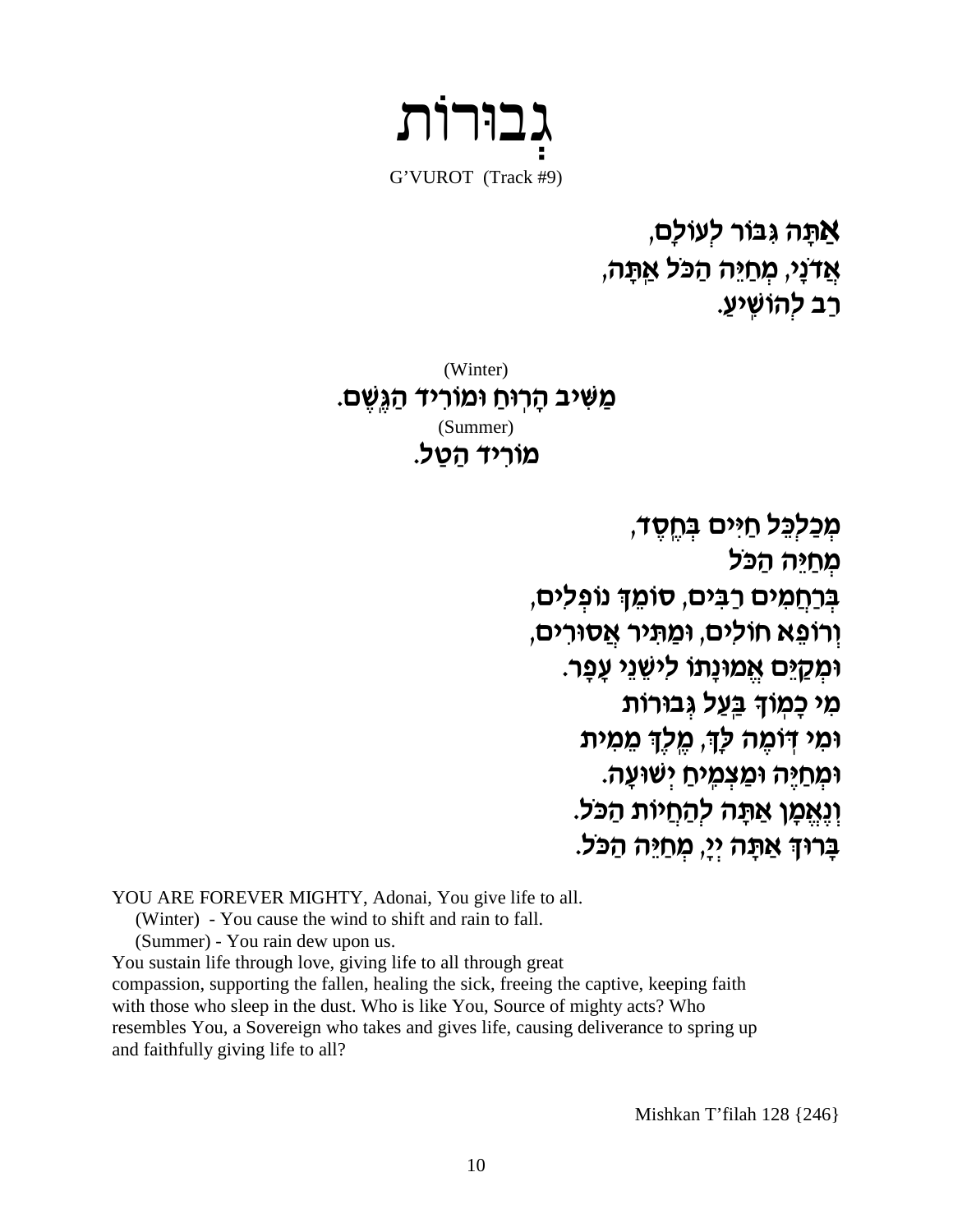门忆

K'DUSHA (Cantor and Congregation)

ַנְקַדֵּשׁ אֵת שָׁמְדְּ בַּעוֹלַם, כִּשֵׁם שֶׁמַקְדִישִׁים אוֹתוֹ בִּשְׁמֵי מָרוֹם, ַכְּכַּתוּב עַל יַד נְבִיאֵדּ, ּוְקָרָא זֵה אֵל זֵה וְאָמַר: **קָדוֹשׁ, קָדוֹשׁ, קָדוֹשׁ,** יְיָ צְבָאוֹת, מִלֹא כַל הַאֲרֶץ כִּבוֹדוֹ. <u>אַ</u>דיר אַדירֵנוּ, יִיַ אֲדוֹנֵנוּ, מָה אַדִיר שָׁמִךְ בְּכָל הָאָרֵץ. בָרוּךְ כְּבוֹד יִיָ מִמְקוֹמוֹ. אֵחַד הוּא אֱלהֵינוּ, הוּא אֲבִינוּ, הוא מַלְכֵּנוּ, הוּא מוֹשִׁיעֵנוּ, וְהוּא יַשְׁמִיעֶנוּ בְּ<u>רְחֲמָ</u>יו לְעֵינֵי כָּל חַי. אֲנִי יִי אֲלְהֵיכֶם. ימלד יִי לעולם, אֱלהַיִד צִיּוֹן, לדר וַדר, הַללוּיַה. לְדוֹר וָדוֹר נַגִּיד גָּדְלֶךָ, וּלְג<u>ֵצ</u>ח נְצָחִים קְדָשָׁתִךְ נַקְדִּישׁ, וְשָׁבְחֵךְ, אֱלְהֵינוּ, מְפֵינוּ לא יַמוּשׁ לְעוֹלַם וַעֵד. ַבָּרוּדְ אֲתַּה יְיָ, הָאֱל הַקֲדוֹשׁ.

Raise up on toes

Mishkan T'filah 130 {248}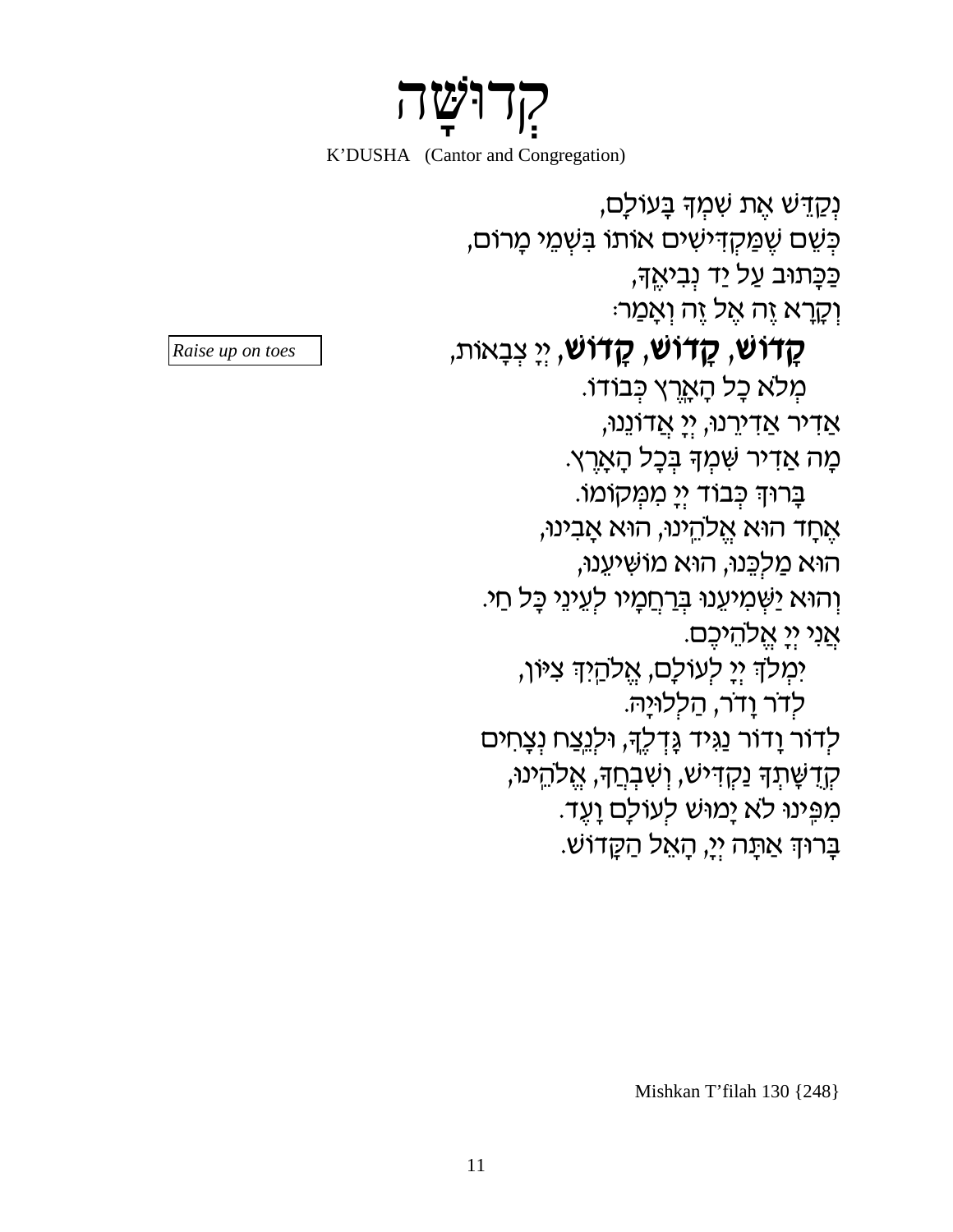**Torah Service** 

### קריאת התורה SEDER K'RIAT HATORAH - READING THE TORAH (Track #10)

BLESSING BEFORE THE READING OF THE TORAH

ּבַּרְכוּ אֵת יִיַ הַמְבֹּרָךָ. ַבְרוּךְ יִי הַמְבֹרָךְ לְעוֹלַם וַעֵּד. [עוֹלָם וַעֵד יִי הַמְבְרָך לְעוֹלַם וַעֵד. ַבְרוּךְ אַתָּה, יִי אֱלהֵינוּ, מֶלְךָ הָעוֹלַם, אֲשֶׁר בֶּחַר בֶּנוּ מִכָּל הָעֲמִים, וְנַתַּן לְנוּ אֵת תּוֹרָתוֹ. בָרוּךְ אַתָּה יִיַ, נוֹתֵן הַתּוֹרַה.

BLESSING AFTER THE READING OF THE TORAH

ְבָרוּךְ אַתָּה, יִי אֵלהֵינוּ מֵלֶךְ הָעוֹלָם, אֲשֶׁר נ<u>ָת</u>ַן לְנִוּ תּוֹרַת אֱמֶת, וְחַיֵּי עוֹלַם נָטַע בִּתוֹכֵנוּ. בַּרוּדְ אַתַּה יְיַ, נוֹתֵן הַתּוֹרַה.

Mishkan T'filah 250 {368}